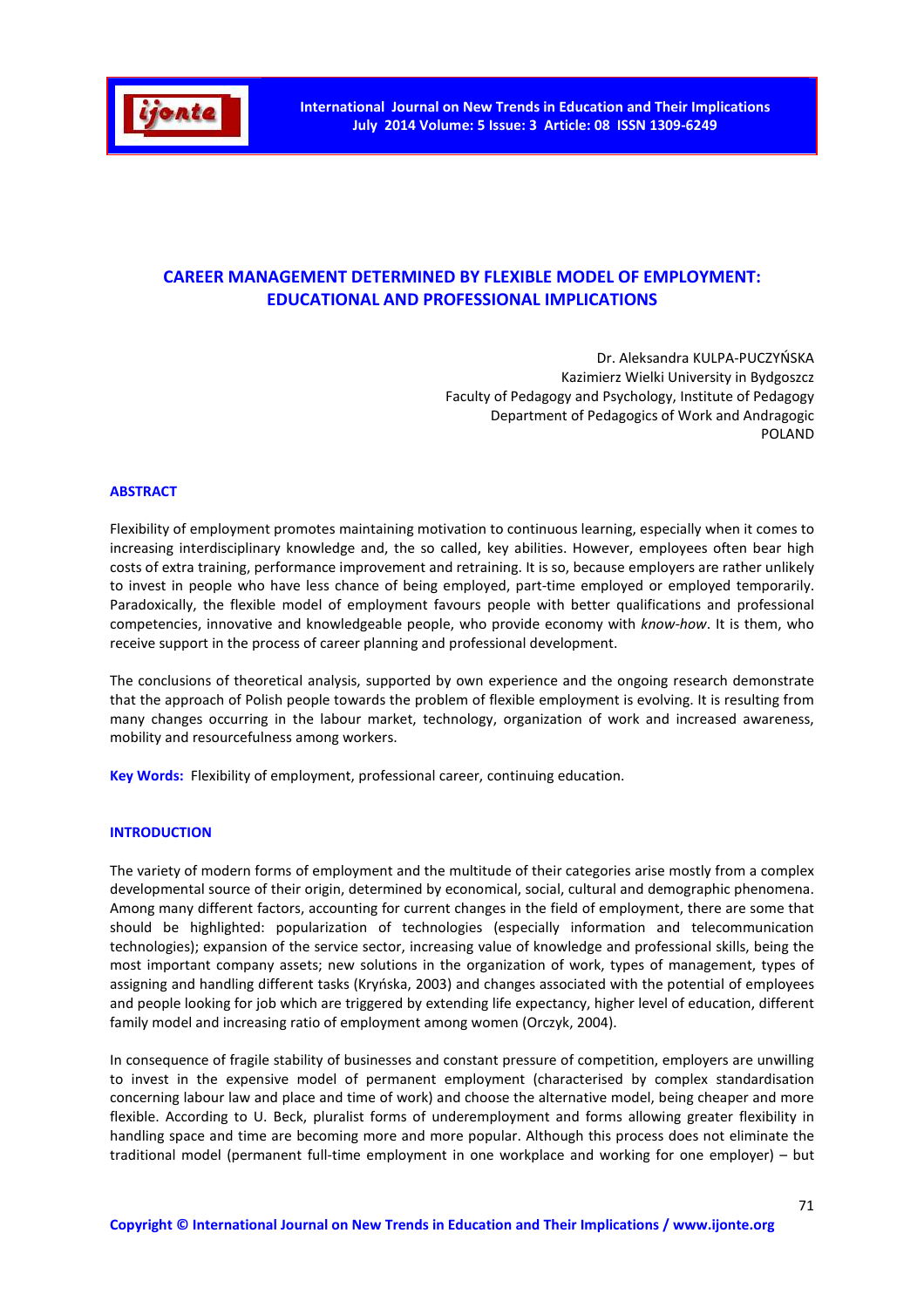

only disturbs its framework – it is nonetheless accompanied by a new apportionment of the salary, social benefits, professional position and career perspectives (Beck, 2004; Bąk 2006).

For the purpose of the discussed subject, most attention has been put on the broad concept of career, perceived as "individual property of people who use their activeness, needs and expectations in order to project a sequence of such professional roles and positions which would stimulate their development and expand their scope of professional experience." (Arnold, 1997, p. 16) This definition of career is of subjective character – an individual takes responsibility for their life decisions and their career, in this sense, is unique. According to the proposed approach, career applies also to people who spend their time searching for employment or educate themselves in order to get ready for new challenges. Moreover, career building (defined as career capital) shapes other life areas which consequently influence the career progress (Bańka, 2006). In the constantly changing world of labour, educational and professional decisions are most often determined by market conditions. Therefore, people must be ready to perform more than one type of job, they should be prepared to go along various career paths and should understand that a professional role is now an integral part of a constellation of other roles in life (Paszkowska-Rogacz, 2009).

Commitment to work does not always guarantee career continuity in one place, nor does it guarantee one's professional success. The best job candidate (ready to perform certain amount of work in a specified time) is a person who is, at a given moment, the most effective from a company's point of view (i.e. a person who will generate profit). When planning one's professional, social and institutional development, an employee should diversify the risk and engage different career-developing strategies, depending on his/her social potential and personal qualities (Bańka, 2007). Supporters of the "new", flexible model of employment – who are open for changes and ready to take responsibility for their actions – tend to choose a strategy focusing on future profits in career understood as "harmonious set of various life domains: life, entertainment, family, and social activities." (Bańka, 2007, p. 82).

# **METHOD**

This paper attempts to confront the opinion set by the subject literature and the Polish media on flexible forms of employment, work organization and career management in non-classical employment environment. Its further intention is to present selected results of individual research, conducted as part of a lecture titled: "*Changes in the model of employment and their importance for the quality of human life*." The starting point for discussing the selected problems is a thesis saying that flexible forms of organizing time, place and work – if they have fulfilled certain conditions – can be beneficial to employees and can favour combining professional life with education, family life and social activities. They can also contribute to enhancing activeness, mobility and entrepreneurship among working people.

The reflections following the contents of this paper constitute the continuation of some of the areas discussed in article: "*Organizational innovations in company practice and their influence on adult vocational education*. *Selected problems*" (Kulpa-Puczyńska, 2011). In order to obtain broader outline of the discussed phenomenon*,*  focus has been put on the opinions of employees – people who have taken advantage of flexible form of employment and organization and who are on different stages of their professional and personal life. In the pilot study a qualitative method (case study) has been used. Data that served for the analysis includes, among other things, transcripts of 45 interviews. Taking into account the volume limit, only selected replies have been quoted in the paper. Nonetheless, they allow to present and understand the discussed problem.

#### **FINDINGS**

# **1. Flexıble Model Of Employment – Possıbılıtıes And Lımıtatıons From Employees' Perspectıve**

Due to the variety of forms of flexible employment, it is not easy to give an explicit answer, whether their positive aspects (in employees' perspective) outweigh negative ones. It is necessary to point out that both advantages and costs, associated with a given form of employment or work organization, depend most of all on legislation determining the shape of employment and its security – and also on the nature of work and a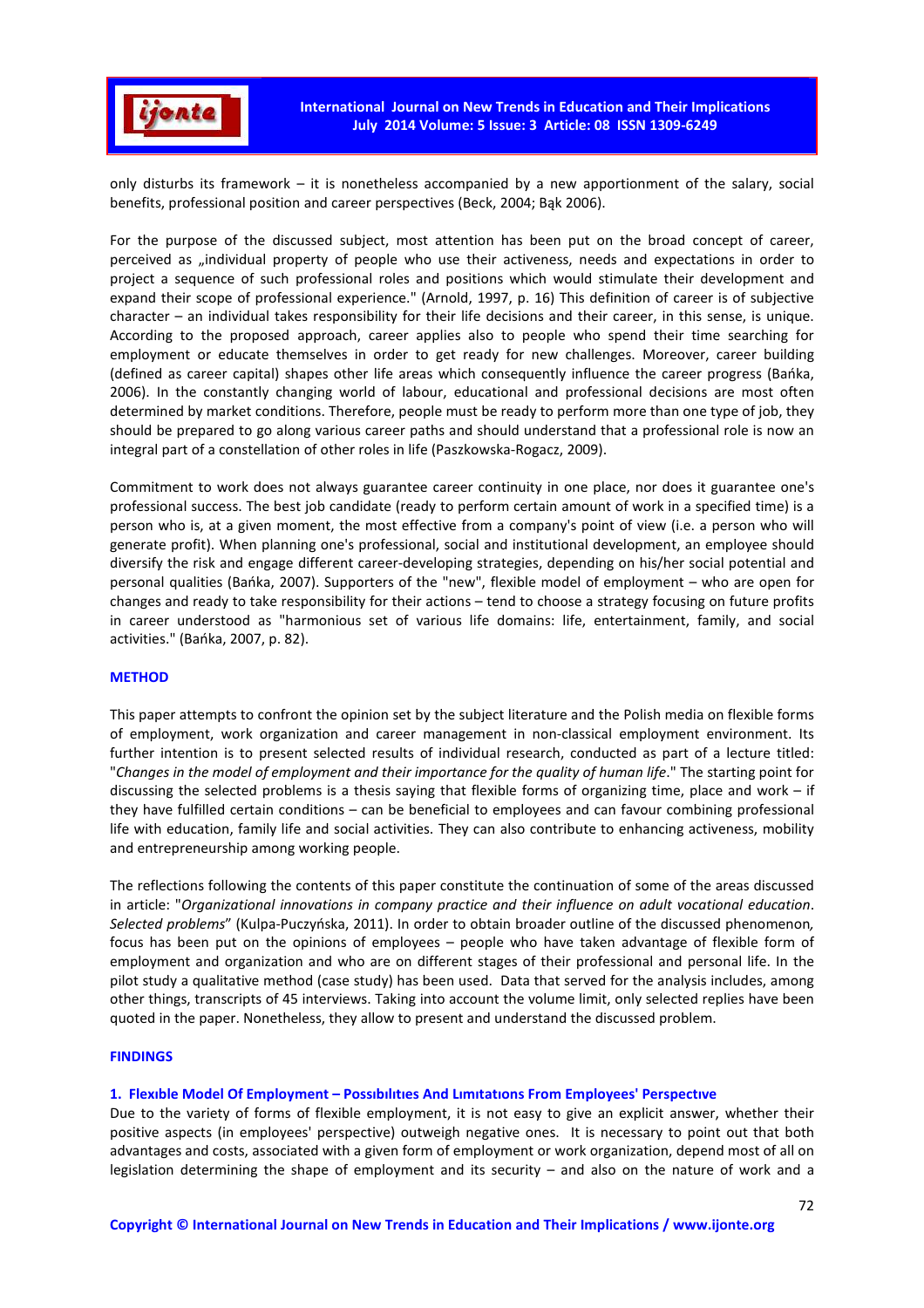

personal situation of an employee (Kulpa-Puczyńska, 2011). What is equally important – despite a common opinion, flexible forms of employment and work organization can be beneficial not only for employers, but also employees. The system of working, adjusted to employees' needs, makes their work more efficient, because less energy is consumed for organizing their own lives (Giddens, 2004). So what do we call a modern model of employment? What is it characterised by? The attempt to answer these questions has been widely presented in this chapter and in charts no 1 and 2.

Chart I: Selected qualities of a flexible model of employment

| Analysed quality              | <b>Model of employment</b><br>flexible, changeable                                                                                                                                                                                              |
|-------------------------------|-------------------------------------------------------------------------------------------------------------------------------------------------------------------------------------------------------------------------------------------------|
| Form of employment            | Type of contract often depends on employee's position in the<br>company's structure:<br>basic employees (management contracts);<br>non-basic employees (temporary and seasonal contracts);                                                      |
| Place of employment           | Working tasks performed at home or other non-office places (e-<br>centres), mobile work (nomadic) - contact with the employer<br>maintained via the Internet or a mobile phone.                                                                 |
| <b>Working time</b>           | Possibility of part-time employment<br>and working irregular hours; possibility to adjust working time and work<br>schedule with regard to days, weeks and months - according to labour<br>supply.                                              |
| <b>Duration of employment</b> | Lack of stability and continuity in case of part-time employment or<br>working on a single project;<br>increased risk of being bound to work in conditions other than initial<br>conditions.                                                    |
| <b>Employment costs</b>       | Maximum benefits and minimum employment<br>costs (quick and easy contracting, cheap and easy contract termination);<br>lower level of social security.                                                                                          |
| <b>Payment for work</b>       | Based on profits and efficiency; various forms of remuneration,<br>depending on the company and type of work done, for example, work<br>focused on results, basic remuneration plus bonuses for results,<br>participation in company's profits. |

(Source: own elaboration on the basis of the literature by: Sekuła, 2001; Kryńska 2003; Bąk, 2006)

The most popular criterion concerning the flexibility of employment is working time. Flexible forms of employment (e.g., reduced working time, individual scheduling, teleworking from home or alternative teleworking) meet the companies' demands regarding adjusting work and time organization to family duties, including the need to be co-responsible for those duties (Jacukowicz, 2005). It is of crucial importance, because in well-developed countries most families function on the basis of partnership, therefore, organization of work must take into account the duties of both parents. Changes of the model of a modern family include the fact that next to a balanced commitment among husbands and wives to increase household income, we can also notice their active participation in non-professional activities (Bańka, 2005).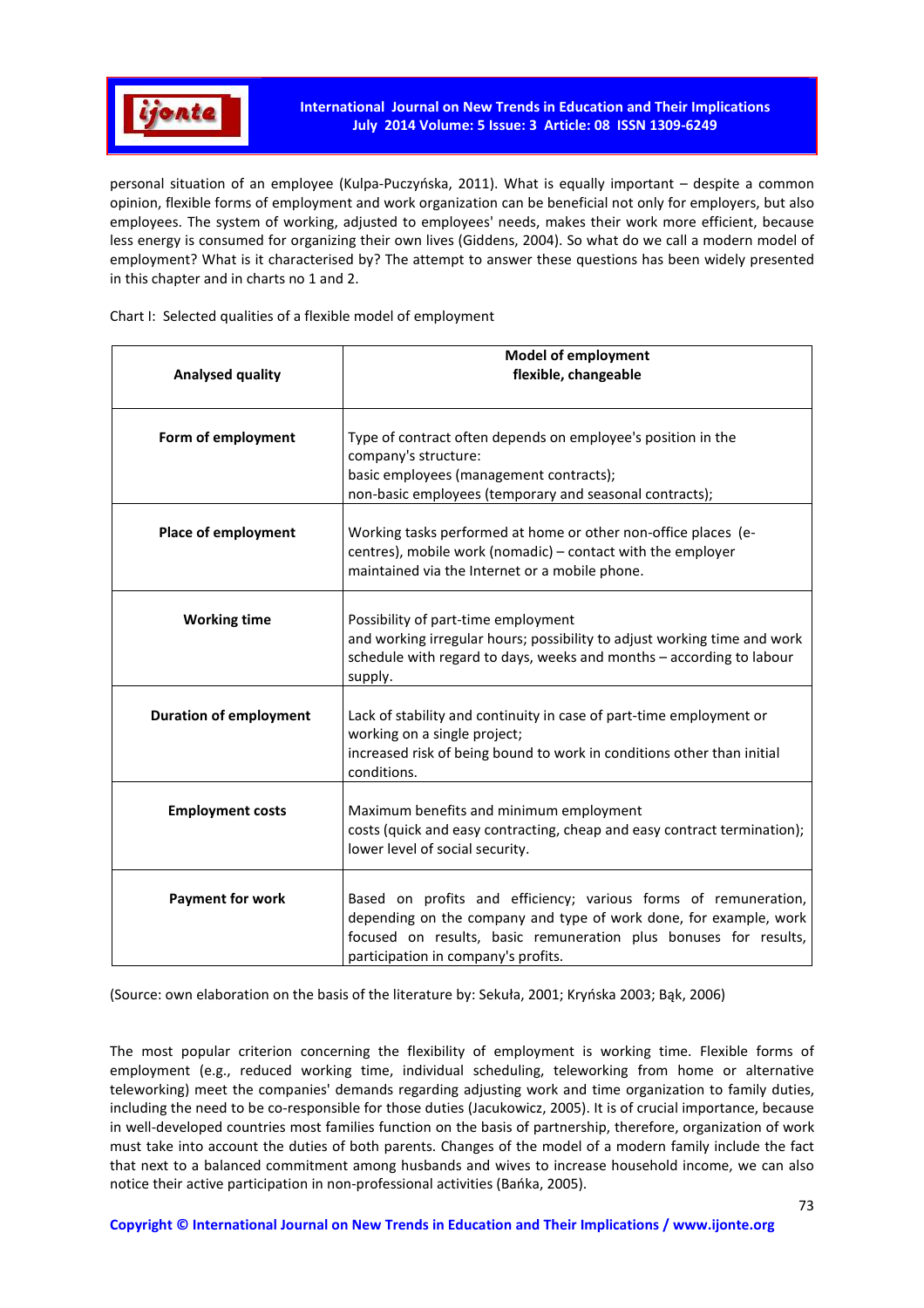

The lack of rigid time frames in professional activity and a broadened scope of responsibilities among today's employees can eventually lead to workaholism. Nowadays, many people work also in their spare time engaging themselves in additional work, or doing certain tasks and unriddling company's problems at home. However, the problem of being a work slave, according to the author of this text, refers not only to the flexible model of employment, but also to the traditional model of contract work. This problem may result from inappropriate organization of work or multi-shift work. Nevertheless, flexible organization of work means a huge change in existing ways of playing social roles, which used to be more dispersed and now co-exist on the same territory (Borkowska, 2004). An example of such teleworking has been described in Chart 2.

Chart II: Selected advantages and disadvantages of teleworking in terms of the development of a modern employee

| From the point of view<br>of: | <b>Advantages of teleworking</b>                                                                                                                   | <b>Disadvantages of teleworking</b>                                                |
|-------------------------------|----------------------------------------------------------------------------------------------------------------------------------------------------|------------------------------------------------------------------------------------|
|                               | <b>Flexibility in terms of selecting</b><br>place of residence and place of work,<br>(access to larger labour market and<br>educational services); | Melting of borders between work<br>and personal life - risk of<br>workaholism;     |
|                               | Adjusting the pace and time<br>of work to one's own capacity;                                                                                      | Fatigue due to routine and working at<br>home only;                                |
|                               | Direct influence on working conditions,<br>which contributes to enhancing one's<br>motivation to work;                                             | Possible problems with effective<br>communication with employer or co-<br>workers; |
| An employee                   | Working at home - more time for the<br>family and for one's own personal                                                                           | Transferring the burden of<br>professional training to employees;                  |
|                               | development;                                                                                                                                       | Treating teleworking as<br>an opportunity to employ overtime;                      |
|                               | Reducing costs associated with                                                                                                                     |                                                                                    |
|                               | commuting and possibility                                                                                                                          | Teleworking lacks possibility                                                      |
|                               | to export work abroad;                                                                                                                             | of performing all types of work.                                                   |
|                               | Facilitated access to employment<br>for people with disabilities or<br>people from low-urbanized areas;                                            |                                                                                    |
|                               | Increased satisfaction when working<br>for a company which implements new<br>solutions in work organization and HR<br>management.                  |                                                                                    |

(Source: own elaboration on the basis of the literature by: Machol-Zajda, 2003; Nilles, 2003; Bąk, 2006)

When speaking about the flexible model, one of the concerns is lack of employment stability – this problem is often raised during debates in the media. In Poland, people performing atypical work usually perform low-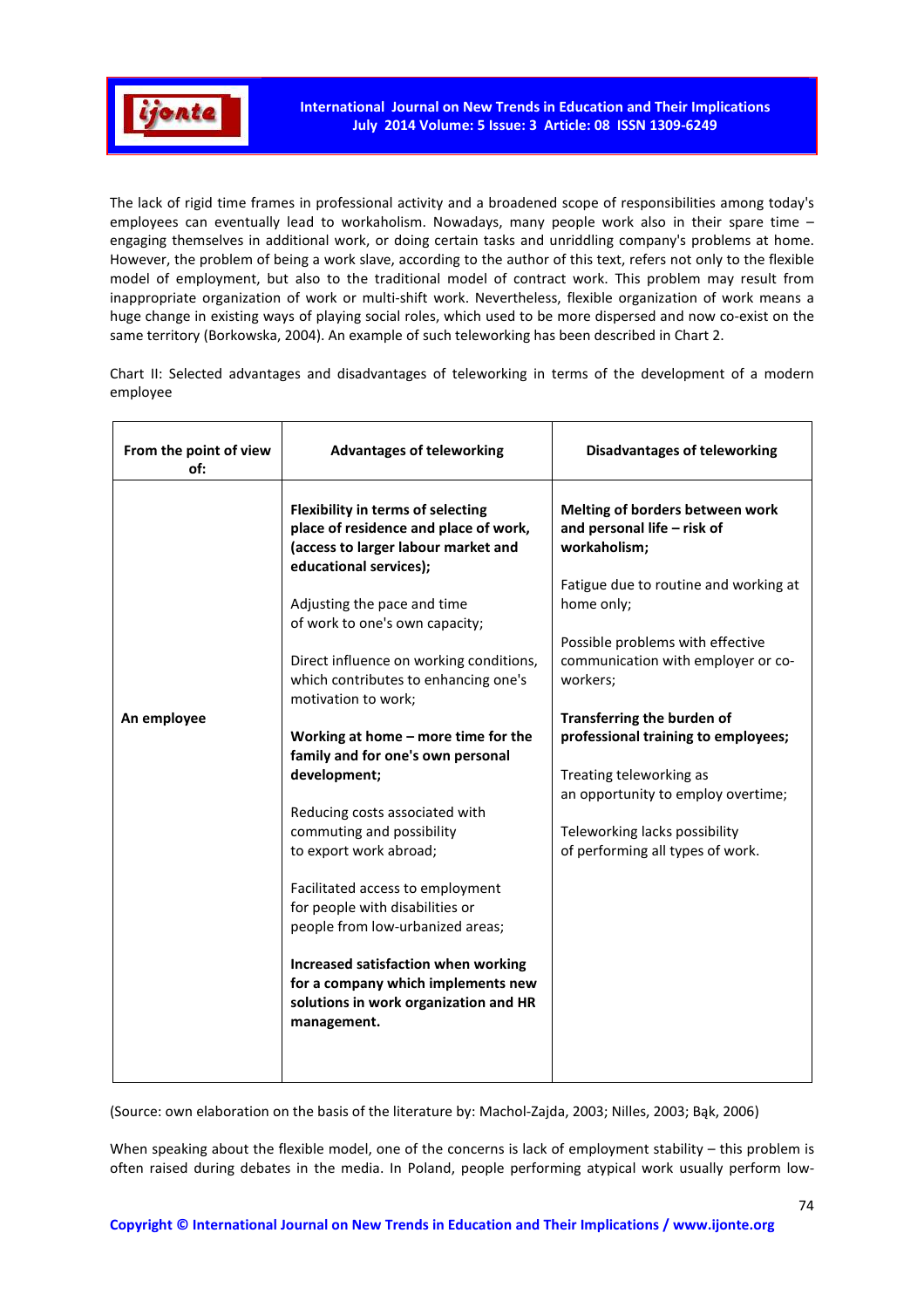

profit work that does not provide full social benefits and does not give access to professional training. Thus, in the subject literature "atypical employment" is often accompanied by the notion of "precarious employment". Nevertheless, does a full-time regular job guarantee secure employment? What does "employment security" mean today? According to the author of this paper, a worker should be afforded possibilities to obtain such qualifications and professional competencies which will facilitate finding the best working conditions possible – and that, according to her, is more important than being granted a permanent job (Kulpa-Puczyńska, 2009). Therefore, she agrees with the view that today's employment security depends on creating possibilities of adjusting to the constantly changing labour market – and not on the stability of the working place (Kalina-Prasznic, 2009).

# **2. Changes In Work Organization And Their Value For Career Planning And Development – Case Studies**

Increasing responsibility for performing working duties and product quality stimulates today's workers to be more creative and venturesome. It also makes them believe in their own abilities and encourages to develop their skills. Thus, it is a key prerequisite to expand the scope of self-control and empower employees to make their own decisions, and also provide them with resources that will facilitate reaching their goals. On the other hand, planning modern organization of work requires accounting for both workplace criteria (reliability, costeffectiveness, company efficiency) and personal criteria, i.e.: creativity, people-to-people communication, workload and use of employee's qualifications (Penc, 2000). Here, it is worth to mention that people with high qualifications and professional competencies are in a good starting position on today's labour market and represent a strong basis for seeking favourable employment conditions. It is assumed that the concept of flexible forms of employment will, in the future, be based primarily on workers who care about their professional development (Drozdowski, 2002). Respective examples – case studies – are presented below.

Jakub (30 y.o.) – a beginning entrepreneur operating in the IT sector. He employs people to perform particular tasks.

When his company receives many orders (e.g., developing applications, designing web-sites, computer hardware servicing), he requires extra staff. Thus, he cooperates with entrusted IT specialists, who support permanent employees, in case of problems with fulfilling orders. Seasonal workers (employed on the basis of commission contracts) perform specific tasks that they are paid for. Remuneration is set upon contract conclusion. However, the young businessman is more and more often refused to cooperate with him. When he asks about the reason, he is given the following replies: lack of permanent employment (and thus, lack of stability and security), lack of social and economical security, limitations associated with taking credits and purchase instalments. He himself also recognizes faults in flexible forms of employment. "*I understand that taking advantage of the above-mentioned measures can undermine my credibility among my business partners. My company's image may deteriorate. However, I prefer to prioritize advantages of flexible forms of employment, i.e.: no obligation to give severance payments, increased adaptability to market changes and cost efficiency associated with creating new working places.*

The modern labour market, being more flexible and offering more atypical work, generates demand for a "new" model of time organization. The emerging model also consists of 5 phases (life stages), but its structure is much more parallel. Breaks between employment periods are reserved for upbringing children, but also for taking advantage of supplementary education or retraining courses. Work life expectancy is longer and the retirement age is moved further in time (European Foundation …, 2003). The described model is also characterised by the following tendency: employees change their working place more often; they also change their functions, acquire new abilities and present an increased level of individual activity. It is quite specific for the middle career stage, a period when people want to work more independently and decide themselves about the time and organization of their work. It seems that the below-mentioned cases reflect this image.

Piotr (40 y.o.) – a car mechanic (learnt occupation). For 4 years, after changing his former working place, he has been taking advantage of flexible forms of employment.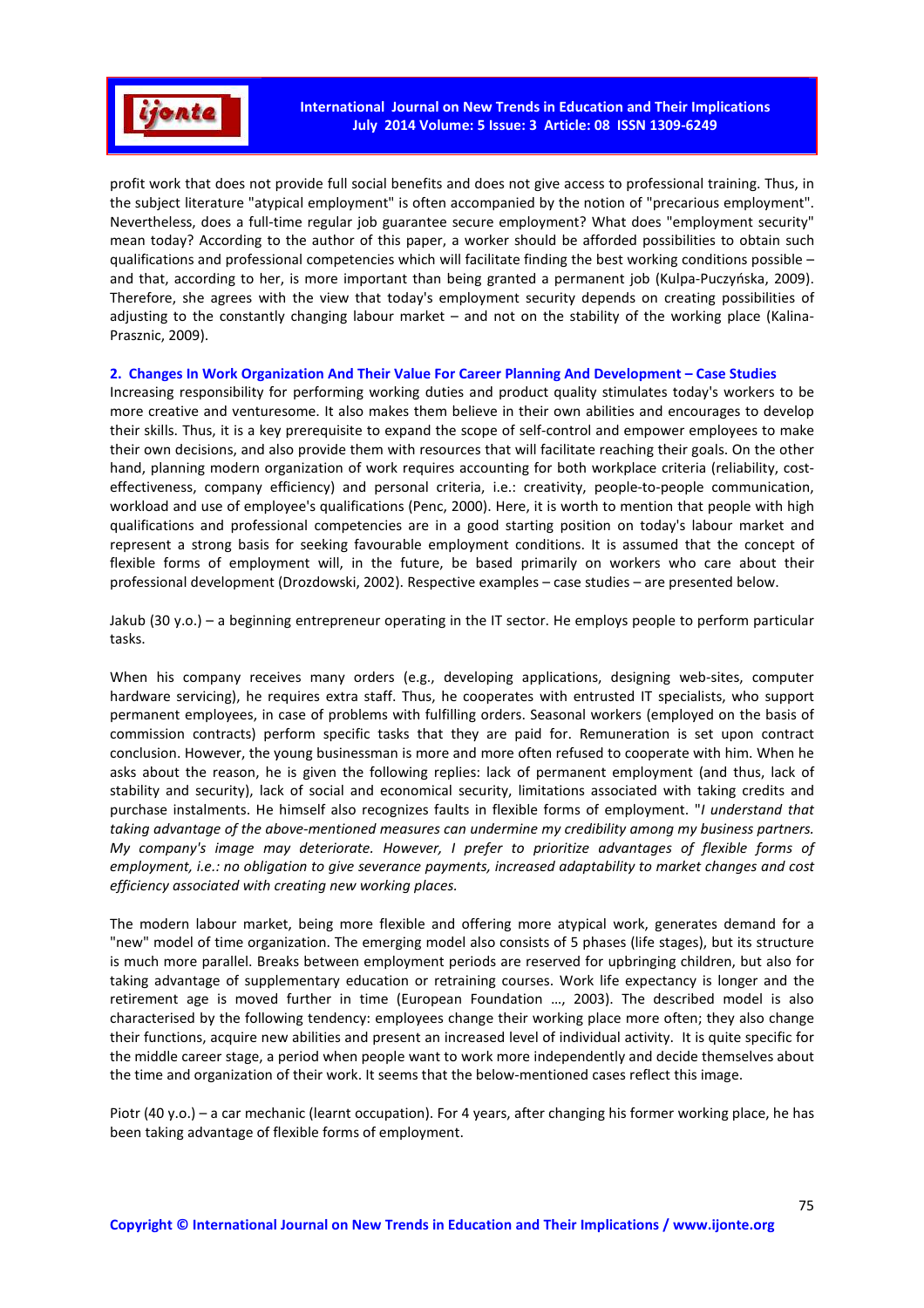

He has worked in his profession since graduation. After a time, work became routine and he started to suffer from professional burnout. He made a risky decision and quit his job. Taking into account high unemployment rate on the local market, he could not be sure of his professional future. After several months of seeking for a job, he received a proposal from the Labour Office. If was an offer with flexible working hours. Initially, he was not convinced whether he should accept the offer, but after consulting the decision with his family, he began working as a security guard. Now he has more time for himself and his daughter, when his wife is at work. He is saying that he sometimes takes also other job offers, which he is able to reconcile with the current employment and his family life. These include hourly contracts (commission contracts and contracts for specific work), which improve home budget. His current schedule looks so fine that he does not want to quit flexible forms of employment. He points out that his work is diversified and he does not suffer from performing routine activities. Each day is different but he knows how to plan it. "*I don't regret the decision I made several years ago. Many people in my age would never quit a job with permanent working hours. My way of working gives me more time for my family and my hobbies. I recommend taking advantage of flexible forms of employment, because every day I face new challenges and learn something new*."

Beata (28 y.o.) – working for two years as a real estate agent's assistant. She works part-time.

She works 4 hours daily, 5 days a week. She has decided for such a form of work organization, because she is a single mother raising two children. When she has a day with no business meetings, she can work outside the office and in case of a real estate presentation, she can go there directly from home. She runs a daily calendar of her work. After each week she reports all her activities she has done over the week. The value of her remuneration is connected with her results. She is happy about this form of work organization, because she can reconcile the role of a mother with performing an interesting job. Moreover, she can also attend part-time studies. According to the respondent, *"full-time work at any working place must be excluded, because little children need mother's care."* She continues: "*thanks to flexible forms of employment I can study and gain professional experience at the same time. I've also learnt how to manage my time. It is possible that in the future, when my kids grow up, I will work on my own account. Starting an own business is quite easy, if you have a good idea for business, you know your potential market – it is worth a risk, provided we do something we really like"*.

Flexible forms of employment is also a way of gaining first experience, necessary for developing one's professional career. It is a basic pillar for building self-confidence and a belief in one's own capabilities (Bańka, 2008). The discussed forms facilitate better understanding of actual working conditions and one does not need to wait for a long time to become employed. It is noteworthy that especially young people are boundaryless and treat their careers very individually – with no strict categorization of jobs and working duties, production and services sectors or specialist and non-specialist activities. New opportunities (melting borders, increasing mobility), often set up by integration processes, encourage them to develop their careers in a broader perspective – an international and intercultural space (Bańka, 2007).

Anna (23 y.o.) – student of pedagogy. She has been taking advantage of flexible forms of employment for the whole time of her studies, now she works in a bookshop.

In order to study she had to move to a bigger city. This was one of the reasons (especially the flat rent) for her to get a job, because she did not want to strain her parents' budget. She found the job by accident, when reading through some job offers published on the Internet. She was attracted by a note saying: "a perfect job for a student", and finally, the salary and the possibility to agree on the working hours helped her accept the offer. Besides, she loves books. Now she works in the afternoons, four times a week, starting at 1–2 pm until the closure. Anna points out: "*I am a student of day courses, so I cannot work full-time from Monday to Friday. I think, many other students think the same and treat their work as an additional source of income*.*"* According to the student, "*it is better to work part-time and at the same time search for a permanent job, than to do nothing and sit at home. Browsing announcements will not give you money and experience*. *Work (each job in fact) gives us an opportunity to develop our interpersonal and organizational skills*."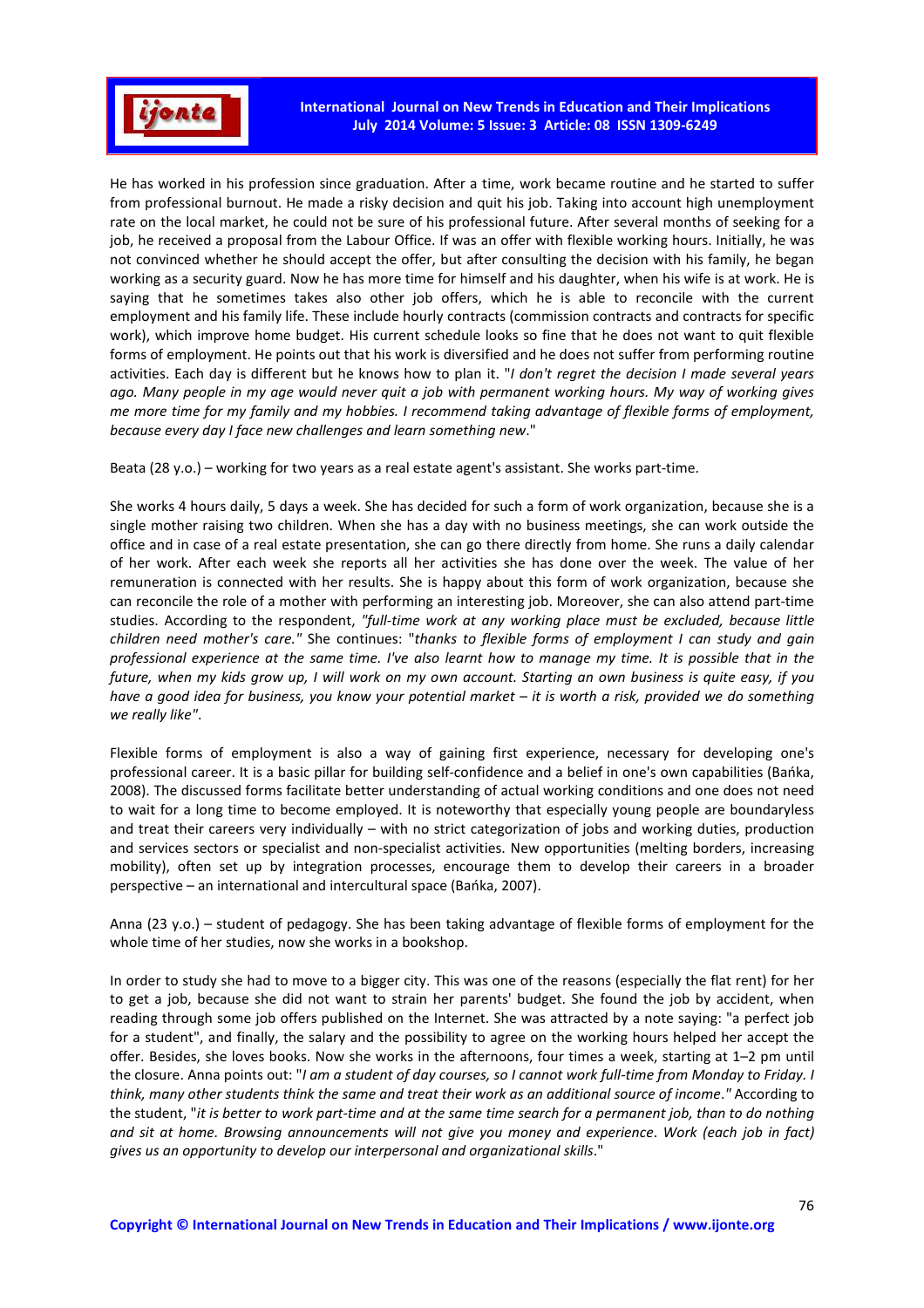

Unfortunately, people employed on the basis of flexible forms of employment rarely take part in courses and other forms of vocational education, because Polish employers are not willing to invest in people who work for them seasonally. In such a case, according to A. Bańka, we are dealing with the process of transferring the responsibility for personal and professional development from a company to a worker. It leads to substantial antinomies, i.e. expectations that employees should be loyal and devoted, prepared to effective performance of assigned tasks, flexible and innovative – but without being granted any specific training and with no assurance of being at the company for a longer time. The expectations do not match with the individual right to keep distance towards an organization that can at any time resign from worker's services (Bańka, 2006).

# **FINAL REFLECTION**

For some time, in Poland, we have been witnessing a discussion on flexible forms of employment and work organization. It is basically a dispute between two environments: employers and trade unions' representatives. This discussion is crucial, however, it is usually of populist nature. It is a pity, because the discussed problem is important in terms of modern employees' lives. It concerns not only the handicaps of today's employment situation, but also – taking into account the variety of social roles – the dynamically changing needs of workers and expectations associated with professional and non-professional (including family life) activities. Therefore, the situation has to be presented objectively, considering the arguments of all interested parties.

It is worth to highlight that the evolution of flexible forms of employments and work organization is also determined by social changes, such as: moving away from traditional approach to gender roles (today's roles and duties are often settled by life partners and adjusted to their situation), increased level of educational aspirations in the society, higher standard of living. Therefore, employees tend to search for such forms of work organization which will let them reconcile various activity areas (in family and professional life) and adjust them to personal traits of character and individual needs. Thus, one of the most widely disseminated opinions – that it is employers, who are considered to care only about their profits, aim to popularize flexible forms of employments – has been called into question.

Nevertheless, it is care and attention that should be given most: the country should care about the quality and diversity of "new" forms of employment (by introducing clear order to the legislation system), employers should use these forms wisely (i.e. by taking advantage of modern methods of making work more flexible), and employees should be well prepared to perform their duties within flexible forms of employments (they need education on flexibility, mobility and readiness to continuously raise their qualifications). One of the obstacles that makes it more difficult to use flexible forms of employments and work organization is the traditional approach to employments – both by Polish employers and employees, who are also directly responsible for planning and developing their professional careers.

The purpose of this paper was to present selected professional and educational implications associated with career management in the environment of flexible employment. Further analyses and research can also include social and cultural conditions. In fact, cultural diversity can be discussed with regard to age subcultures, supporters of specific systems of values or communication codes. It would also be useful to answer the following questions: How do the people employed in the so called companies of the future – learning, network and intelligent organizations – manage their careers? Do the employee's position in the organizational structure and the specification of his/her job influence the process of career planning and professional development? Taking into account the multi-aspectual nature of this paper, we can raise more questions concerning the problem area.

**IJONTE's Note:** This article was presented at 5<sup>th</sup> International Conference on New Trends in Education and Their Implications - ICONTE, 24-26 April, 2014, Antalya-Turkey and was selected for publication for Volume 5 Number 3 of IJONTE 2014 by IJONTE Scientific Committee.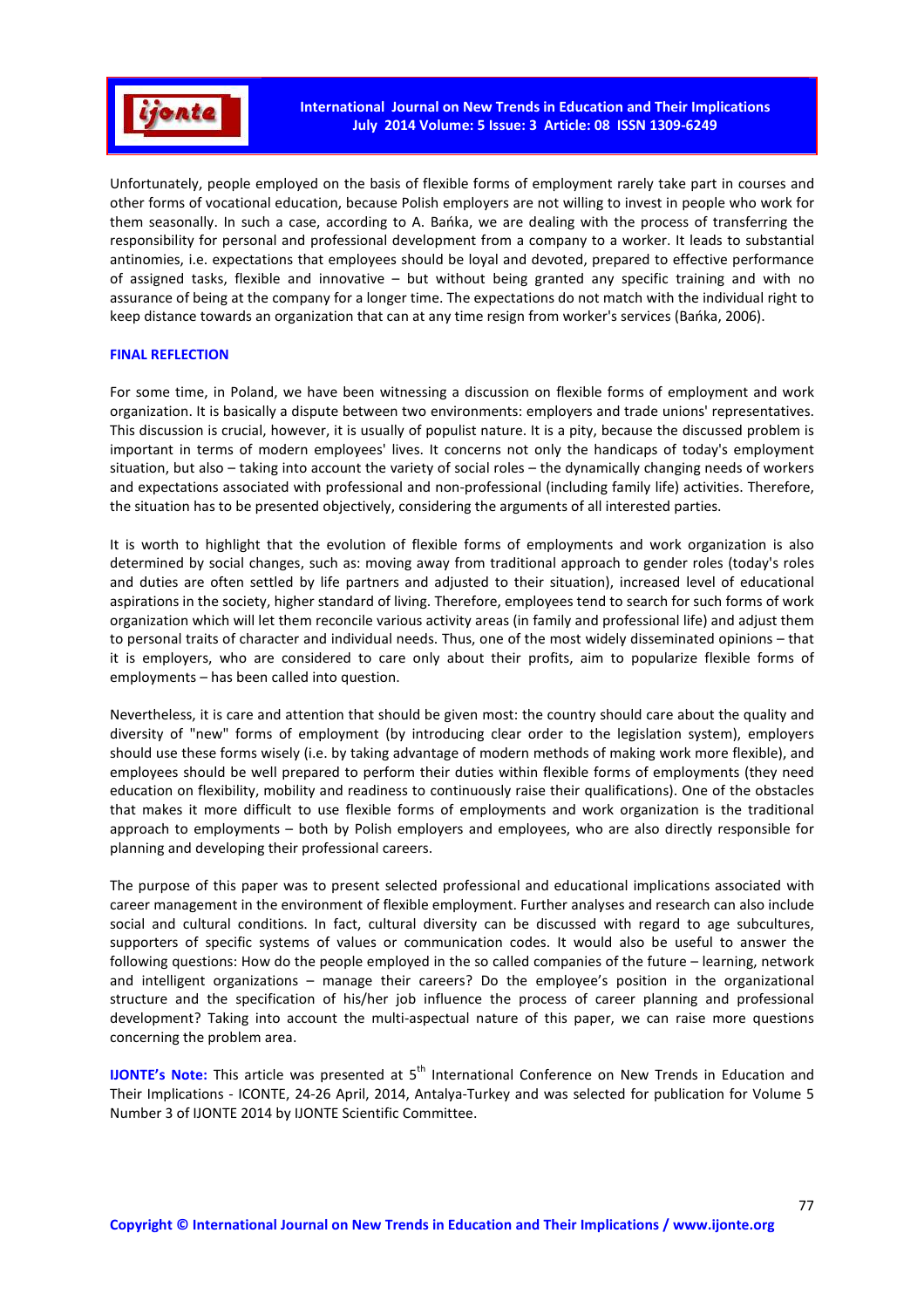

# **BIODATA AND CONTACT ADDRESS OF AUTHOR**



Aleksandra KULPA-PUCZYŃSKA has worked at the Department of Pedagogics of Work and Andragogic at Kazimierz Wielki University in Bydgoszcz since 2003. She focuses mainly on problems connected with vocational education as well as changes in the form, content and organization of professional work and flexible forms of employment. Her academic achievements include publications (articles in magazines and chapters in monographs) mainly in the spectre of pedagogics of work and andragogic. She is also the co-editor of the book titled *Wybrane problemy pedagogiki pracy w aspekcie przygotowania do zatrudnienia* 

(Selected problems of labour pedagogy in the aspect of preparation to employment), 2008. She is an active participant of academic conferences (both national and international) on vocational education and labour market.

Dr. Aleksandra KULPA-PUCZYŃSKA Kazimierz Wielki University in Bydgoszcz, Faculty of Pedagogy and Psychology, Institute of Pedagogy, Department of Pedagogics of Work and Andragogic, Chodkiewicza 30, 85-064 Bydgoszcz- POLAND E. Mail: olakulpa@ukw.edu.pl

### **REFERENCES**

Arnold J. (1997), *Managing careers into 21st century*. London: Chapman, after: Z. Ratajczak, A. Bańka, E. Turska, *Współczesna psychologia pracy i organizacji (p. 66)*. Katowice: Wydawnictwo Uniwersytetu Śląskiego.

Bańka A. (2005), *Jakość życia a jakość rozwoju. Społeczny kontekst płci, aktywności i rodziny*. In A. Bańka (Ed.), *Psychologia jakości życia (pp. 48-49)*. Poznań: Stowarzyszenie Psychologia i Architektura.

Bańka A. (2006), *Kapitał kariery – uwarunkowania, rozwój i adaptacja do zmian organizacyjnych oraz strukturalnych rynku pracy*. In Z. Ratajczak, A. Bańka, E. Turska, *Współczesna psychologia pracy i organizacji (pp. 67-68)*. Katowice: Wydawnictwo Uniwersytetu Śląskiego.

Bańka A. (2007), Psychologiczne doradztwo karier. Poznań: PRINT-B.

Bańka A. (2008), *Otwartość na nowe formy doświadczania pracy i codzienności a procesy integracji osobowości*, in R. Gerlach (Ed.) *Praca człowieka w XXI wieku. Konteksty – wyzwania – zagrożenia (pp. 63-64)*. Bydgoszcz: Wydawnictwo Uniwersytetu Kazimierza Wielkiego.

Bąk E. (2006), *Elastyczne formy zatrudnienia*. Warsaw: Biblioteka Monitora Prawa Pracy.

Beck U. (2004), *Społeczeństwo ryzyka. W drodze do innej nowoczesności*. Warsaw: Wydawnictwo Naukowe Scholar.

Borkowska S. (2004), *Praca a życie pozazawodowe*, in S. Borkowska (Ed.) *Przyszłość pracy w XXI wieku (p. 59)*. Warsaw: Instytut Pracy i Spraw Socjalnych.

Drozdowski R. (2002), *Rynek pracy w Polsce. Recepcja. Oczekiwania. Strategie dostosowawcze*. Poznań: Wydawnictwo Naukowe UAM.